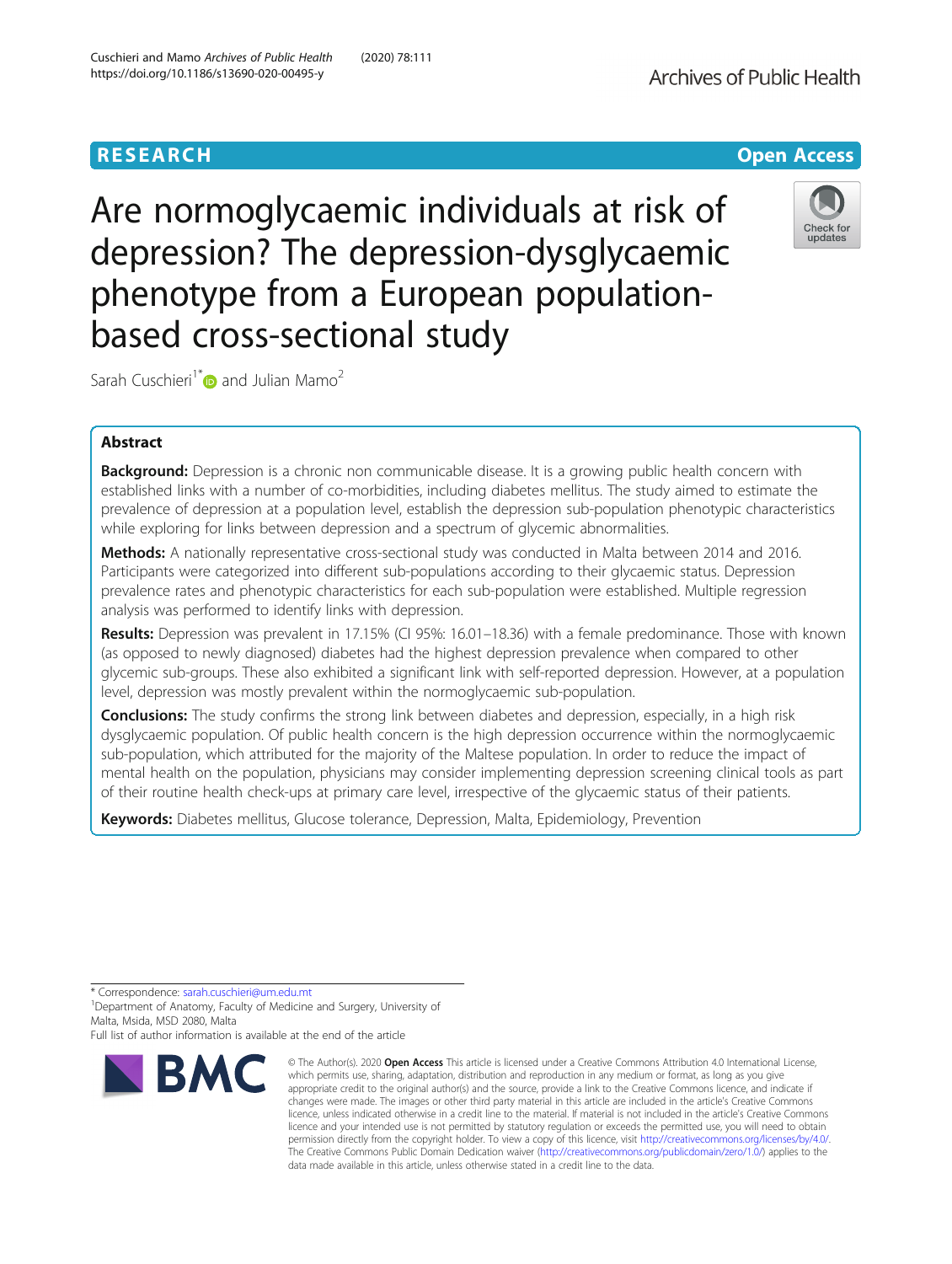# Background

Depression is a mental health disorder and a chronic noncommunicable disease. Depression attributes to a considerable global disability and burden making this disease a public health concern [\[1](#page-7-0), [2\]](#page-7-0). Across Europe the prevalence of depression has been found to vary considerably. This may be due to a number of contextual factors such as demographic, environmental, cultural and economic factors [[3\]](#page-7-0). Different comorbidities such as coronary heart disease, stroke and diabetes have been found to be associated with depression [[4](#page-7-0)–[7](#page-7-0)]. In fact, it was reported that individuals with diabetes are two-times more likely to develop depressive symptoms when compared to none diabetics [\[8](#page-7-0), [9](#page-7-0)]. However, there have been contradictory findings with regards to this depression-diabetes link [[10](#page-7-0)]. Furthermore, it was reported that individuals with undiagnosed diabetes and impaired glucose metabolism are not at increased risk of depression [[11](#page-7-0)].

The Mediterranean region is a unique area with similar demographic and socio-economic factors. This region was once applauded for its particular diet and the associated prevention benefits in the development of diabetes, cardiovascular disease and obesity [\[12,](#page-7-0) [13\]](#page-8-0). Adherence to the Mediterranean diet also has been associated with a reduced risk of depression both in the young and elderly populations [[14](#page-8-0)–[17](#page-8-0)]. However, the Mediterranean basin has developed an increased type 2 diabetes prevalence among other non-communicable diseases. A possible reason is the dietary patterns that have since shifted to a more Westernized pattern [\[18\]](#page-8-0). In fact, a number of studies across the Mediterranean region have reported this growing diabetes burden  $[19-21]$  $[19-21]$  $[19-21]$ . Hence, with the shift in dietary patterns and increase in diabetes prevalence, it is expected that the depression rate will follow suite among the Mediterranean region. Furthermore, the Northern Mediterranean countries have been reported to have industrialized characteristics while the Southern Mediterranean countries are characterized as being similar to less developed countries. The Mediterranean Islands, including the Maltese Islands found in the middle of the Mediterranean Sea, share a mixture of features of both the Northern and Southern countries including the dietary shift to a Westernized diet [\[22,](#page-8-0) [23](#page-8-0)]. The Maltese Islands are made up of two islands of Malta and Gozo occupying a small archipelago of 316Km2. These Islands have been well reported to feature both dysglycaemic and obesogenic characteristics. However the local depression burden at a population level has never been explored [\[24](#page-8-0), [25\]](#page-8-0). These islands at the epicenter of the Mediterranean region provide a unique opportunity to explore the varying phenotypes and the relationships between the different spectrum of glycaemic status and the presence of depression at a population level. Other Mediterranean countries, both in the Northern and the

Southern regions, can relate to these Islands' characteristics. The evidence-accrued here can be useful to both public health officials and policy makers.

The aim of this study was to establish for the first time the prevalence of depression and depressive symptoms at population level, while addressing the hypothesis that a link between depression and dysglycaemia exists within the high risk dysglycaemic-obesogenic population. Dysglycaemia is a spectrum of abnormal plasma glucose levels ranging from impaired fasting plasma glucose to full-blown diabetes. The objectives included determining the biological, psychological, socio-economic characteristics of depression in accordance with the varying glycaemic status of the population. Additionally, to establish the links between groups with differing glycaemic status, depression and depressive symptoms while considering potential confounding factors including age, sex and medical co-morbidities.

# Method

# Data collection

The University of Malta conducted a nationally representative cross-sectional study between 2014 and 2016. The detailed methodology of the health examination study is found elsewhere [\[26\]](#page-8-0). Briefly, a single stage randomized stratified (by age, sex and locality) sample was obtained from a national register ( $n = 4000$ ). The sample population (18 to 70 years) represented approximately 1% of each Maltese town. Those that were pregnant, were too ill to attend for the health examination or were temporarily or permanently living abroad were excluded.

Participants were invited through an invitation letter sent to their home address. Those accepting our invitation were to attend their local peripheral governmental clinic (health examination hub) during a preset weekend. The health examination hub was set up in a different town every weekend. This facilitated the attendance by bringing the hub close to each participant's residence. An informed written consent was obtained from each participant. Trained interviewers distributed a validated demographic, social and medical co-morbidity (including self-reported depression and type 2 diabetes) questionnaire. Participants were advised to bring a list of their daily medication when they confirmed their appointment. This was listed on the questionnaire. In addition, the questionnaire also included the PHQ-9 (patient health questionnaire) as a tool for depressive symptoms [[27\]](#page-8-0). During the health examination, blood pressure (repeated three times), height, weight, waist circumference and hip circumference measurements were recorded for each participant. Participants had two blood samples taken, one for fasting plasma glucose (FPG) and one for lipid profile. Ethical and data protection approvals were granted from the University of Malta Research Ethical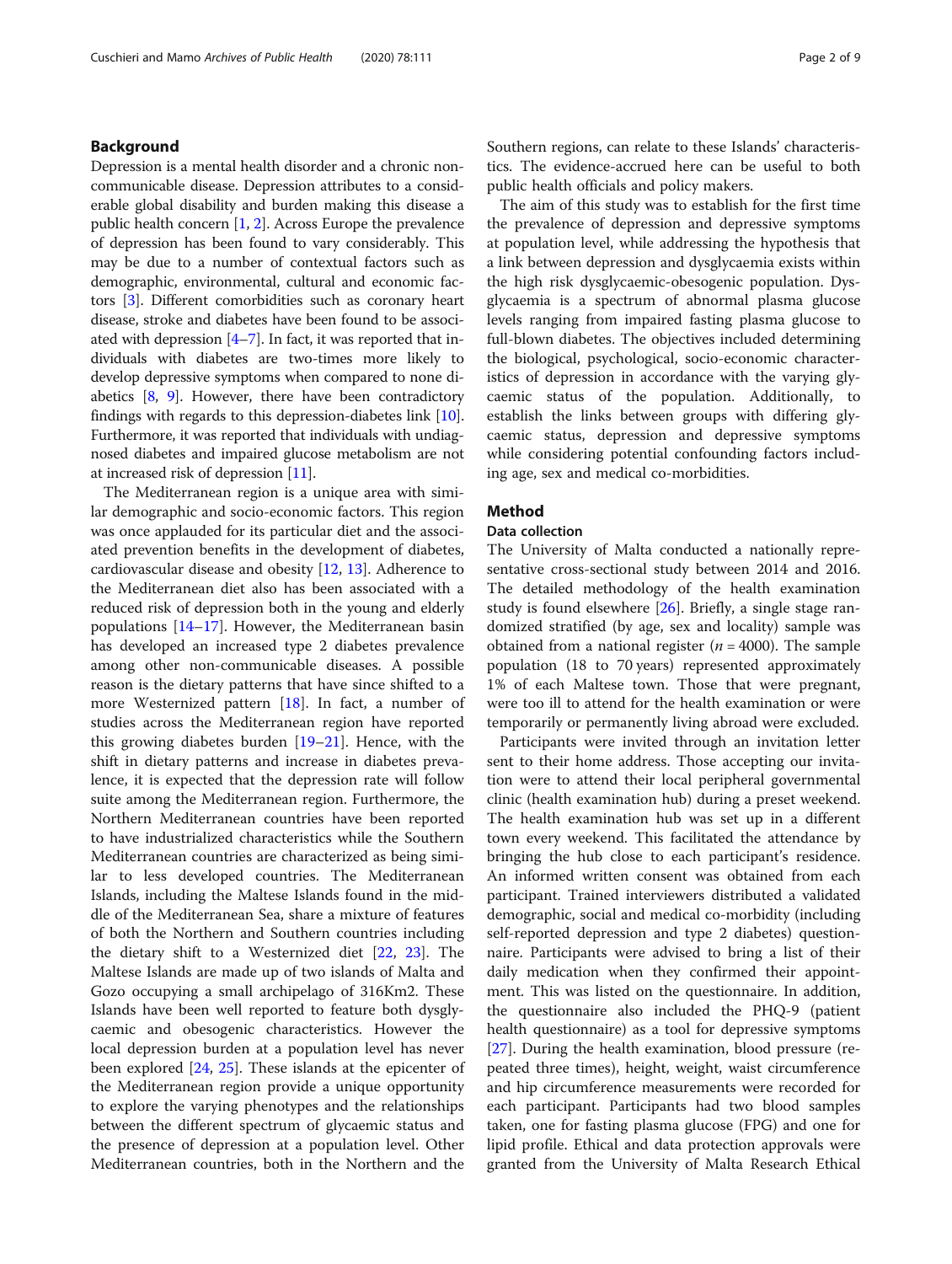Committee (UREC) and the Information and Data protection national commissioner respectively.

#### Study population

A participation response of 47.15% was obtained  $(n =$ 1861). A weighting factor was applied to each participant according to the age, gender and locality in order to maintain national representativeness. The adjusted study population represented 1% of the population. The total adjusted population was of 3947 with a male predominance  $(n =$ 1998) and a median age of 45 years. The majority of the study population lived within the highest density populated district (Northern Harbour) and reported to be employed with the highest education level up to secondary school.

## **Definitions**

This study followed the PHQ-9 score definition used by Katon et al. [\[28](#page-8-0)], where the total score and depression severity were divided and defined as follows: 1–4 score as "No depression"; 5–14 score as "Minor depression" and 15 to 27 score as "Major depression". Those individuals not previously aware of suffering from depression or reporting not to be on anti-depression medication but scoring > 14 in the PHQ-19 score, were considered as having newly diagnosed depression [[29](#page-8-0)]. The segment of the study population reporting an established history of depression, were considered as being aware of depression. The combination of the population labelled as 'aware of depression' with those 'on medication' and 'newly diagnosed depression' (PHQ-9 score > 14) sub-populations were labeled as the global depression population.

The study population was subdivided into four glucose regulatory subgroups. These represented a continuum of glycaemic transition from normal to disordered glucose metabolism. The four sub-groups were: (1) normoglycaemia (NGR), (2) impaired fasting glucose (IFG), (3) newly diagnosed diabetes mellitus (NDM) and (4) known diabetes mellitus (KDM) subgroups. The subdivision was based on the fasting plasma glucose results obtained during the health examination survey while incorporating any self-reported history of diabetes mellitus and intake of oral hypoglycaemic agents. Those participants obtaining a fasting plasma glucose (FPG) level between 5.60–6.99 mmol/L (100.8–125.8 mg/dL) were labeled as *Impaired Fasting Glucose* (IFG) while those with a FPG  $> = 7$  mmol/L ( $> = 126$  mg/dL) were labeled as Newly diagnosed diabetes mellitus (NDM), provided they were not previously diagnosed as diabetics or were on oral hypoglycaemic agents [\[30](#page-8-0)]. Those participants falling within the IFG criteria range were offered an oral glucose tolerance test (OGTT) two weeks after their initial examination [\[31](#page-8-0)]. Those undergoing the OGTT test and obtaining a 2-h glucose level beyond 11.1 mmol/L (199.8 mg/dL) were labelled also as Newly diagnosed diabetes mellitus (NDM), while those that remained with an FPG between 5.60–6.99 mmol/L (100.8–125.8 mg/dL) but normal 2nd hour glucose level were labeled as Impaired Fasting Glucose (IFG). The small proportion of individuals that fell within the "Impaired glucose tolerance" (IGT) range (i.e. 2nd hour glucose level between 7.8–11.1 mmol/L / 140.4 – 198 mg/dL) all had their corresponding FPG within the IFG range and hence for the scope of this study, were added to the IFG subpopulation. Similarly, those undergoing the OGTT and obtaining a normoglycaemic profile were added to the normoglycaemic sub-population.

The participants with a previous history of diabetes mellitus or on oral hypoglycemic agents, irrespective of their measured fasting plasma glucose, were labeled as cases of Known diabetes mellitus (KDM). Those individuals who did not fall within these glucose dysglycaemic categories were considered to be Normoglycaemic (NGR). The depression prevalence rate for each subpopulation was calculated.

Identifying newly diagnosed diabetics following a single fasting blood glucose reading is of common practice in population-based health examination surveys [\[32\]](#page-8-0). In fact, it has been reported that this case definition is used in epidemiological studies and provides a good estimate of diabetes prevalence. This is because on repeat testing, an approximate 75% of those previously tested and found to have an FPG  $\geq$ 7 mmol/l had a confirmed clinical diabetes diagnosis [[33,](#page-8-0) [34\]](#page-8-0).

# Statistical analysis

Descriptive and analytic analyses were performed to establish the phenotypic characteristics of the depression sub-population with their corresponding glycemic status. Categorical variables were statistically analyzed using Chi squared testing while continuous variables were tested using Mann-Whitney U test since the data did not follow a normal distribution. A *p*-value of  $< 0.05$  was considered as significant.

The most common literature based biological (sex and age), social habit (smoking), socioeconomic (education level and occupation) and medical co-morbidities (history of coronary heart disease, myocardial infarction, stroke, hypertension and anti-depressive medication) factors associated with depression were considered during the modeling analyses. Multivariate logistic regression analyses were performed while considering selfreported depression, major depression symptoms and global depression as the outcomes (respectively). The normoglycaemic sub-population was considered as the reference category.

# Results

The global depression point prevalence for the entire population was of 17.15% (CI 95%: 16.01–18.36) with a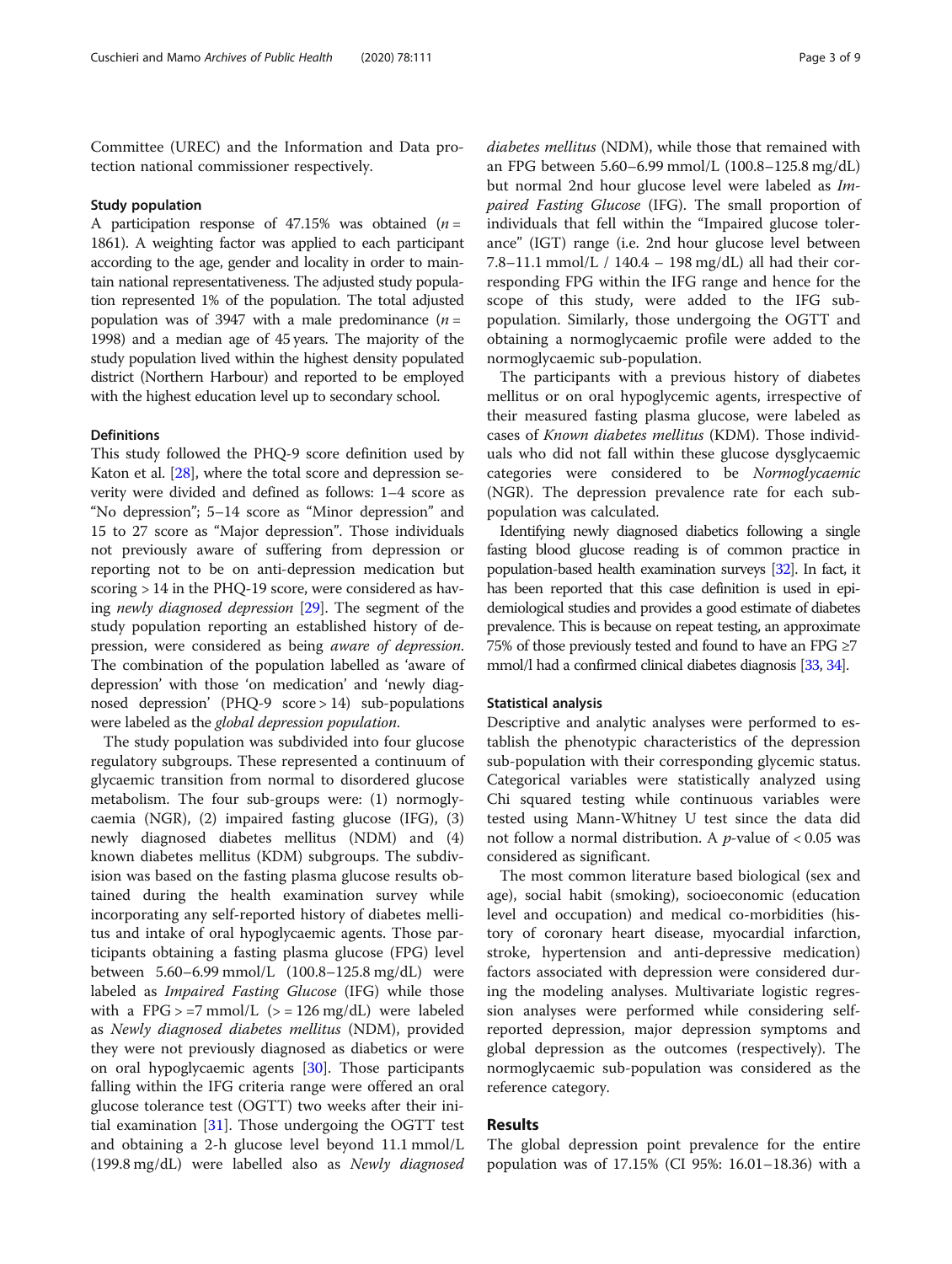female preponderance (58.35% CI 95%: 54.59–62.00). On a national level, a total of 58,345 adults between 18 to 70 years ( $n = 340,204$ ) have been estimated to be suffering from global depression [\[35\]](#page-8-0). The study's global depression population ( $n = 677$ ) was composed of 60.86% (CI 95%: 57.13–64.46;  $n = 412$ ) with self-reported depression while the remainder exhibited depressive symptoms (PHQ-9 score > 14;  $n = 18$ ) or were on medication but claimed not to be aware that they suffered from depression ( $n = 247$ ). The latter sub-group could include those genuinely forgetful of having been once treated for depression, those who were treated for depression but they were never actually told about their diagnosis and those who used off-label anti-depression medication for other conditions (e.g. commonly Tricyclic depressants are used in cases of chronic pain) [[36\]](#page-8-0).

The study population  $(n = 3947)$  was subcategorized according to the glycaemic status. The majority of the study population had a normoglycaemic status (66.25% CI 95%: 64.76–67.71). Each glycaemic status was further categorized into the different depression categories. This was followed by estimating the prevalence for each depression status according to each glycemic category, as can be seen in Table 1. The known diabetes sub-group featured the highest global depression (26.01%) prevalence when compared to the other glycaemic status. Of note, this study did not identify any new depressive symptoms within the diabetic status (both KDM and NDM) sub-groups although a number of these individuals were on medication but reported not to be aware of any underlying depression. At a national level, an estimated 37,422 adults between the ages of 18 and 20 years could be normoglycaemic and have global depression (11% CI 95%: 10.06–12.01 of study population). An estimated 12,860 adults could have an impaired glucose and global depression (3.78% CI 95% 3.23–4.42), while an estimated 5613 adults could have known diabetes and global depression (1.65% CI 95%: 1.3–2.1).

The majority of the 'global depression sub-population' was made up of participants reporting to suffer from depression that was diagnosed by a physician. It was therefore considered as appropriate to use this sub-population to identify the phenotypic characteristics of depression at a population level, are shown in Table [2.](#page-4-0) It was observed that as the glycaemic status shifted from normoglycaemic to diabetes, the median age, the fasting plasma glucose (FPG) and the body mass index (BMI) increased. The educational levels also showed a decline (a decrease in number of education years) with this glycaemic shift. The lipid profile was observed to increase as the glycaemic status shifted from normoglycaemic to newly diagnosed diabetes. Of note, the known diabetes sub-population exhibited a better lipid profile. This follows the fact that all diagnosed diabetics are started on lipid lowering agents as part of the

|                               | NGR $n = 2615$                           | IFG $n = 925$                          | NDM $n = 158$                         | KDM $n = 249$                         |
|-------------------------------|------------------------------------------|----------------------------------------|---------------------------------------|---------------------------------------|
|                               | [Male $n = 1164$ ; Female $n =$<br>1451] | [Male $n = 563$ ; Female $n =$<br>362] | [Male $n = 103$ ; Female $n =$<br>55] | [Male $n = 168$ ; Female $n =$<br>81] |
| Depression<br>Category        | N (%; CI 95%)                            | N (%; CI 95%)                          | N (%; CI 95%)                         | N (%; CI 95%)                         |
| Self-reported                 |                                          |                                        |                                       |                                       |
| Total                         | 262 (10.02%; 8.92-11.23)                 | 91 (9.84%; 8.07-11.93)                 | 17 (10.76%; 6.74-16.64)               | 42 (16.87%; 12.70-22.04)              |
| Males                         | 78 (6.70%; 5.40-8.29)                    | 47 (8.35%; 6.32-10.94)                 | 11 (10.68%; 5.91-18.28)               | 22 (13.10%; 8.74-19.10)               |
| Females                       | 184 (12.68%; 11.06-14.50)                | 44 (12.15%; 9.16-15.95)                | 6 (10.91%; 4.74-22.18)                | 20 (24.69%; 16.52-35.15)              |
| Unaware but on Rx             |                                          |                                        |                                       |                                       |
| Total                         | 159 (6.08%; 5.22-7.06)                   | 53 (5.73%: 4.40-7.43)                  | 12 (7.59%; 4.28-12.92)                | 23 (9.24%; 6.18-13.53)                |
| Males                         | 71 (6.10%; 4.86-7.63)                    | 25 (4.44%; 3.00-6.50)                  | 8 (7.77%; 3.78-14.79)                 | 18 (10.71%; 6.81-16.38)               |
| Females                       | 88 (6.06%; 4.94-7.42)                    | 28 (7.73%; 5.37-10.99)                 | 4 (7.27%; 2.38-17.75)                 | 5 (6.17%; 2.33-13.98)                 |
| Unaware with PHO-9 score > 14 |                                          |                                        |                                       |                                       |
| Total                         | 13 (0.50%; 0.28-0.86)                    | 5 (0.54%; 0.19-1.30)                   | $\Omega$                              | $\Omega$                              |
| Males                         | 2 (0.17%; 0.01-0.67)                     | $\mathbf{0}$                           | $\Omega$                              | 0                                     |
| Females                       | $11(0.76\%; 0.41-1.37)$                  | $5(0.34\%; 0.12-0.83)$                 | 0                                     | 0                                     |
| <b>Global depression</b>      |                                          |                                        |                                       |                                       |
| Total                         | 434 (16.60%; 15.22-18.07)                | 149 (16.11%; 13.88-18.62)              | 29 (18.25%; 13.05-25.16)              | 65 (26.10%; 21.03-31.91)              |
| Males                         | 151 (12.97%; 11.16-15.03)                | 72 (12.79%; 10.27-15.81)               | 19 (18.45%: 12.06-27.11)              | 40 (23.81; 17.97-30.82)               |
| Females                       | 283 (19.50%; 17.55-21.62)                | 77 (21.27%; 17.36-25.79)               | 10 (18.18%; 9.99-30.53)               | 25 (30.86%; 21.83-41.63)              |

Table 1 Distribution of the different depression categories by glycemic status

Abbreviations: NGR Normoglycaemiia, IFG Impaired fasting glocuse, NDM Newly diagnosed diabetes, KDM Known diabetes, CI Confidence Interval, Rx Treatment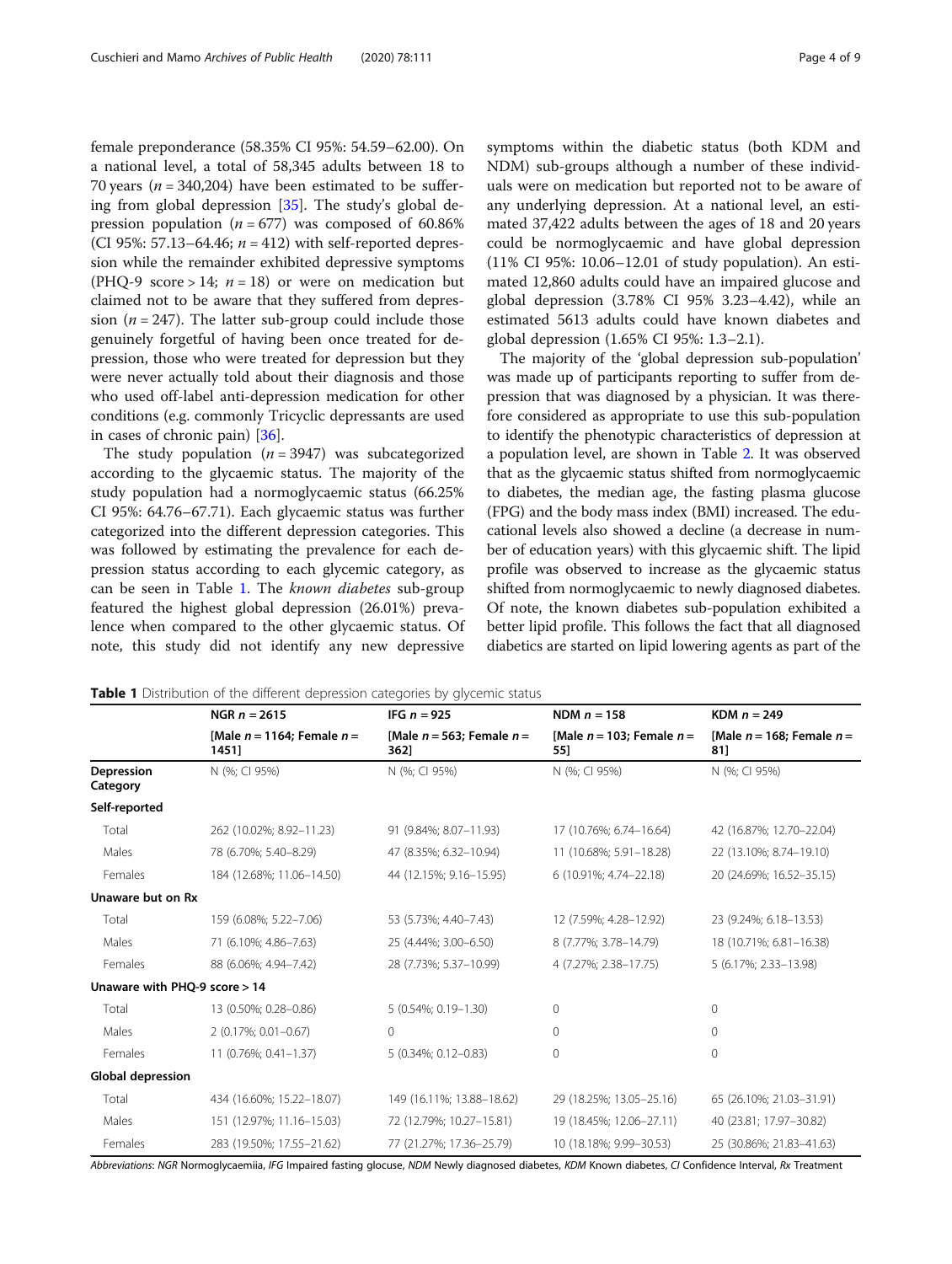<span id="page-4-0"></span>

| <b>Table 2</b> Phenotypic characteristics of the global depression population according to each glycaemic sub-population |  |  |
|--------------------------------------------------------------------------------------------------------------------------|--|--|
|                                                                                                                          |  |  |

| <b>Global Depression</b>                 |              |              |              |                     | p-     |
|------------------------------------------|--------------|--------------|--------------|---------------------|--------|
| n                                        | <b>NGR</b>   | IFG          | <b>NDM</b>   | <b>KDM</b>          | value  |
|                                          | 434          | 149          | 29           | 65                  |        |
| Median Age in years (IQR)                | 41(27)       | 54 (18)      | 63(8)        | 64 (11)             | < 0.01 |
| Median BMI in Kg/m2 (IQR)                | 26.40 (5.80) | 28.90 (7.96) | 28.72 (5.04) | 30.86 (6.08)        | < 0.01 |
| Median FBG in mmol/L (IQR)               | 5.07(0.48)   | 5.85(0.43)   | 8.05 (1.91)  | 8.50 (3.61)         | < 0.01 |
| Median LDL-C in mmol/L (IQR)             | 3.21 (1.09)  | 3.32(1.14)   | 3.08(1.45)   | 2.41(1.23)          | < 0.01 |
| Median HDL-C in mmol/L (IQR)             | 1.49(0.73)   | 1.39(0.54)   | 1.15(0.51)   | 1.26(0.37)          | < 0.01 |
| Median Triglycerides in mmol/L (IQR)     | 0.92(0.54)   | 1.06 (0.99)  | 1.68(0.96)   | 1.03(0.57)          | < 0.01 |
| Median Total cholesterol in mmol/L (IQR) | 5.23(1.37)   | 5.50 (1.24)  | 5.28(1.19)   | 4.38 (1.50)         | < 0.01 |
| Education in years                       |              |              |              |                     | < 0.01 |
| $\epsilon$ =10 years $n$ (%)             | 59 (13.59)   | 43 (28.86)   | 15 (51.72)   | 35 (53.85)          |        |
| 11-13 years $n$ (%)                      | 270 (62.21)  | 78 (52.35)   | 10 (34.48)   | 26 (40)             |        |
| $>$ =14 years n $(\%)$                   | 105 (24.19)  | 28 (18.79)   | 4 (13.79)    | 4(2.46)             |        |
| Current smoking n (%)                    | 187 (43.09)  | 38 (25.50)   | 14 (48.28)   | 21 (32.31)          | 0.06   |
| Occupation                               |              |              |              |                     | < 0.01 |
| Employed n (%)                           | 291 (67.05)  | 73 (48.99)   | 11 (37.93)   | 15 (23.08)          |        |
| Unemployed n (%)                         | 9(2.07)      | 5(3.36)      | 0            | $\mathsf{O}\xspace$ |        |
| Student n (%)                            | 18 (4.15)    | 11(7.38)     | 0            | $\mathbf{0}$        |        |
| Retired n (%)                            | 32 (7.37)    | 36 (24.16)   | 13 (44.83)   | 32 (49.23)          |        |
| Domestic work n (%)                      | 84 (19.35)   | 24 (16.11)   | 5(17.24)     | 18 (27.69)          |        |
| Medical history                          |              |              |              |                     |        |
| Coronary heart disease n (%)             | 25(5.76)     | 6(4.03)      | 8 (27.59)    | 14 (21.54)          | 0.01   |
| Myocardial infarction n (%)              | 18 (4.15)    | 6(4.03)      | 0            | 6(9.23)             | 0.41   |
| Stroke n (%)                             | 17 (3.92)    | 6(4.03)      | 8 (27.59)    | $\mathbf 0$         | 0.12   |
| Hypertension n (%)                       | 76 (17.51)   | 52 (34.90)   | 21 (72.41)   | 43 (66.15)          | < 0.01 |
| IQR = Interquartile range                |              |              |              |                     |        |

p-value: Kruskal-Wallis test for Median values and Chi test for categorical variables

% representing the proportion out of the respective glycaemic status

diabetic management regimen at the general hospital (where free medication is also authorised for all diabetics). In fact, 65% ( $n = 61$ ) of the diabetic population with a 'global depression' label was on statin therapy.

Multivariate logistic regression analyses were performed with (i) self-reported depression, (ii) depressive symptoms cutoff score > 14 (iii) and global depression as the outcome respectively, while adjusting for sex, age, smoking, socio-economic factors and medical comorbidities. Among those with a dysglycaemic status, only those with a previously known diabetes diagnosis (KDM) were associated with a two-fold increased risk of having depression (self-reported), as seen in Table [3.](#page-5-0) The KDM sub-population also exhibited a two-fold increased risk of having 'general depression' although this difference held a borderline significance ( $p = 0.06$ ).

On considering the links between the potential cofounding factors within the depression sub-groups, females had an 85% increased risk of having self-reported

depression (OR 1.85 CI95%: 1.26–2.71,  $p = < 0.01$ ) and a 61% increased risk of having global depression (OR 1.61 CI95%: 1.07-2.43,  $p = 0.02$ ). Those that smoked appeared to have a 99% increased risk of having a selfreported depression (OR 1.99 CI 95%: 1.42–2.79,  $p = \langle$ 0.01) as well as a global depression status (OR 1.99 1.38–2.85,  $p = < 0.01$ ). As expected, a medical history of coronary heart disease, hypertension and stroke also increased the associated risk of having depression. Interestingly, a young age was associated with having severe depressive symptoms (PHQ-9 > 14; Age OR 0.90 CI 95% 0.85–0.95,  $p = 0.01$ ).

# **Discussion**

Diabetes mellitus and depression are both contributing to a growing global burden of disease, projected to increase in the upcoming years. In fact, the World Health Organization (WHO) predicted that by the year 2020, depression will rank as the second largest global burden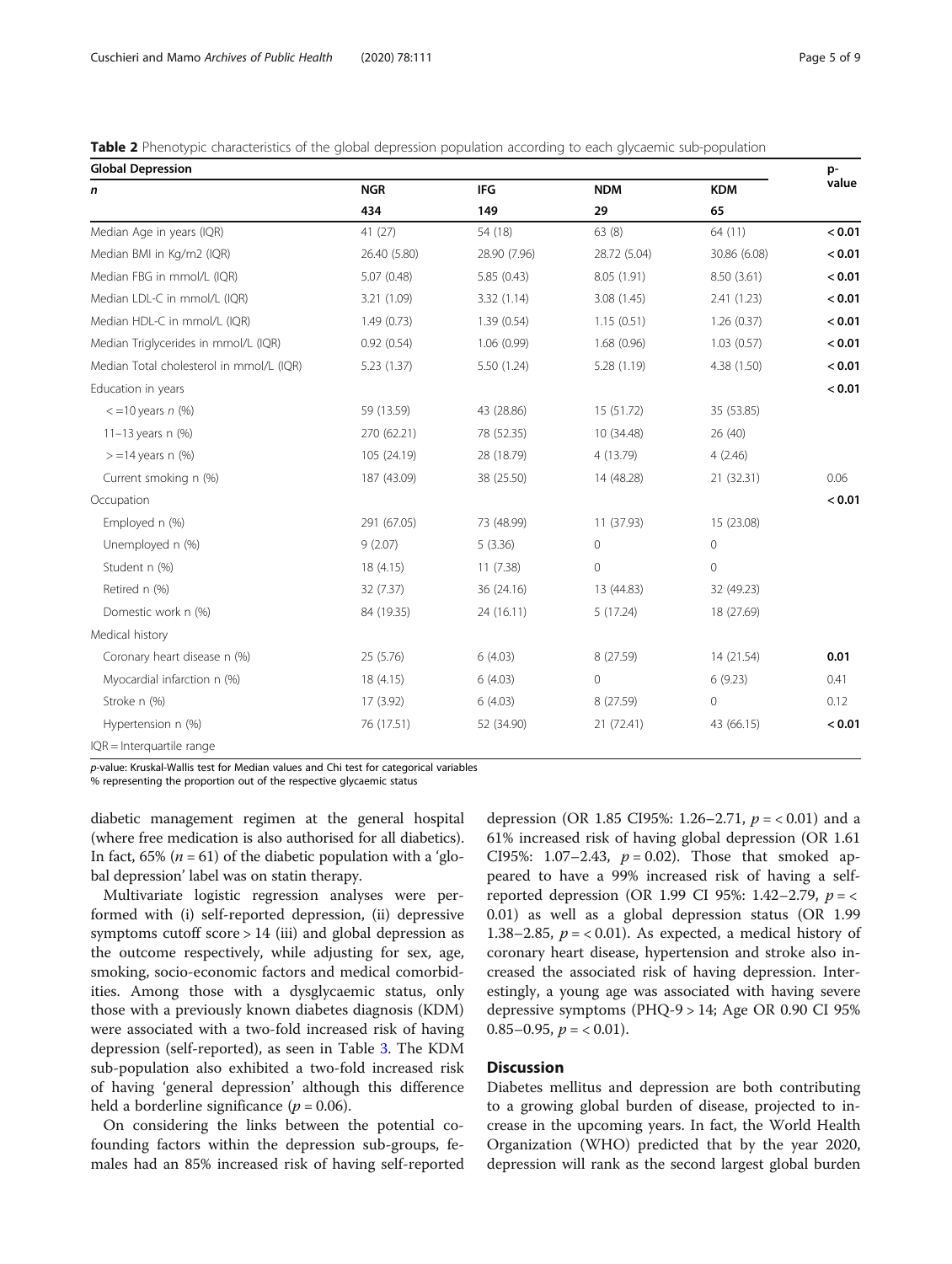<span id="page-5-0"></span>Table 3 Multivariate logistic regression analyses with self-reported depression, major depression symptoms and global depression as the outcome

|                                        | Self-reported depression |         | PHQ-9 major depression (score > 14) |                 | <b>Global depression</b> |         |
|----------------------------------------|--------------------------|---------|-------------------------------------|-----------------|--------------------------|---------|
|                                        | Odd's ratio (95% CI)     | p-value | Odd's ratio (95% CI)                | <i>p</i> -value | Odd's ratio (95% CI)     | p-value |
| Glucose status:                        |                          |         |                                     |                 |                          |         |
| <b>NGR</b>                             | Reference                |         | Reference                           |                 | Reference                |         |
| <b>IFG</b>                             | $1.05(0.71 - 1.55)$      | 0.81    | 1.633 (0.28-9.40)                   | 0.58            | $0.82$ $(0.54 - 1.25)$   | 0.35    |
| <b>NDM</b>                             | $0.52$ (0.21-1.33)       | 0.18    | $0.87$ (0.60-4.97)                  | 1.00            | $0.59(0.23 - 1.51)$      | 0.27    |
| <b>KDM</b>                             | 2.36 (1.12-4.96)         | 0.02    | $0.95(0.50 - 2.39)$                 | 1.00            | 2.16 (0.97-4.80)         | 0.06    |
| Adjusted Cofounding factors:           |                          |         |                                     |                 |                          |         |
| Female <sup>a</sup>                    | $1.85(1.26 - 2.71)$      | < 0.01  | $1.59(0.45 - 5.56)$                 | 0.47            | $1.61(1.07 - 2.43)$      | 0.02    |
| Age (years)                            | $0.99(0.98 - 1.01)$      | 0.48    | $0.90(0.85 - 0.95)$                 | < 0.01          | $1.00(0.98 - 1.01)$      | 0.64    |
| BMI (Kg/m2)                            | $1.00(0.97 - 1.03)$      | 0.81    | $1.06(0.98 - 1.14)$                 | 0.13            | $1.00(0.97 - 1.03)$      | 0.99    |
| FBG (mmol/L)                           | $1.03(0.92 - 1.15)$      | 0.62    | $1.31(0.26 - 6.44)$                 | 0.74            | $1.03(0.92 - 1.15)$      | 0.59    |
| LDL-C (mmol/L)                         | $0.64$ $(0.18 - 2.24)$   | 0.49    | $0.36(0.01 - 18.43)$                | 0.77            | $0.72$ $(0.23 - 2.29)$   | 0.58    |
| HDL-C (mmol/L)                         | $0.36(0.10-1.26)$        | 0.11    | $0.27(0.01 - 48.54)$                | 0.71            | $0.40(0.12 - 1.31)$      | 0.13    |
| Triglycerides (mmol/L)                 | $0.70(0.41 - 1.19)$      | 0.19    | $0.49(0.02 - 10.77)$                | 0.65            | $0.73$ $(0.44 - 1.20)$   | 0.21    |
| Total cholesterol (mmol/L)             | $2.15(0.63 - 7.34)$      | 0.22    | 3.12 (0.01-44.34)                   | 0.75            | 2.04 (0.66-6.33)         | 0.22    |
| Education in years                     |                          |         |                                     |                 |                          |         |
| $<$ =10 years                          | $1.90(1.05 - 3.45)$      | 0.04    | $0.37(0.22 - 13.98)$                | 1.00            | 1.74 (0.93-3.29)         | 0.09    |
| $11-13$ years                          | 1.73 (1.08-2.77)         | 0.02    | $0.61$ $(0.44 - 25.88)$             | 1.00            | 1.62 (0.98-2.66)         | 0.06    |
| $>$ =14 years                          | Reference                |         | Reference                           |                 | Reference                |         |
| Current smoking                        | 1.99 (1.42-2.79)         | < 0.01  | 1.97 (0.70-5.53)                    | 0.20            | 1.99 (1.38-2.85)         | < 0.01  |
| Occupation                             |                          |         |                                     |                 |                          |         |
| Employed                               | $0.71(0.45 - 1.11)$      | 0.13    | $0.20(0.06 - 0.71)$                 | 0.01            | $0.75(0.46 - 1.23)$      | 0.26    |
| Unemployed                             | $1.90(0.65 - 5.52)$      | 0.24    | 3.72 (0.56-24.81)                   | 0.18            | $1.14(0.31 - 4.21)$      | 0.84    |
| Student                                | $0.24(0.05 - 1.11)$      | 0.07    | 1.45 (0.23-7.89)                    | 1.00            | $0.33$ $(0.07 - 1.58)$   | 0.17    |
| Retired                                | $1.18(0.70 - 1.97)$      | 0.54    | $1.08(0.18 - 6.64)$                 | 0.93            | 1.20 (0.69-2.10)         | 0.53    |
| Domestic work                          | Reference                |         | Reference                           |                 | Reference                |         |
| Medical history                        |                          |         |                                     |                 |                          |         |
| Coronary heart disease <sup>b</sup>    | 2.90 (1.35-6.21)         | < 0.01  | $1.20(0.45 - 13.67)$                | 1.00            | 3.43 (1.56-7.53)         | < 0.01  |
| Myocardial infarction <sup>c</sup>     | $0.75(0.29 - 1.93)$      | 0.55    | 1.78 (0.98-16.98)                   | 1.00            | $0.80(0.31 - 2.09)$      | 0.65    |
| Stroke <sup>d</sup>                    | $3.03(1.13 - 8.09)$      | 0.03    | 1.29 (0.67-18.32)                   | 1.00            | 3.42 (1.19-9.84)         | 0.02    |
| Hypertension <sup>e</sup>              | 1.44 (1.00-2.06)         | 0.05    | $1.06(0.33 - 3.36)$                 | 0.92            | $1.31(0.89 - 1.93)$      | 0.17    |
| Anti-depression treatment <sup>†</sup> | $1.12(0.74 - 1.70)$      | 0.59    | $0.47(0.15 - 1.42)$                 | 0.18            | 1.38 (0.60-15.89)        | 1.00    |

NGR Normoglycaemia

IFG Impaired fasting glucose

NDM Newly diagnosed diabetes

KDM Known diabetes

Male as reference

b No history coronary heart disease as the reference category

<sup>c</sup> No history myocardial infarction as the reference category

 $<sup>d</sup>$  No history stroke history as the reference category</sup>

<sup>e</sup> No history of hypertension as the reference category

<sup>f</sup> No history of anti-depression treatment as the reference category

while the International Diabetes Federation (IDF) projected a 51% diabetes prevalence increase across the world by the year 2045 [\[37,](#page-8-0) [38](#page-8-0)]. These projections were computed before the onset of COVID-19 pandemic. The current global pandemic has had great implications on global mental health as well as on the management and care treatment of diabetes [[39,](#page-8-0) [40\]](#page-8-0). Hence, it is expected that both diabetes and depression will have a far higher global burden impact than previously projected. This study was conducted in the pre-COVID-19 era, but it is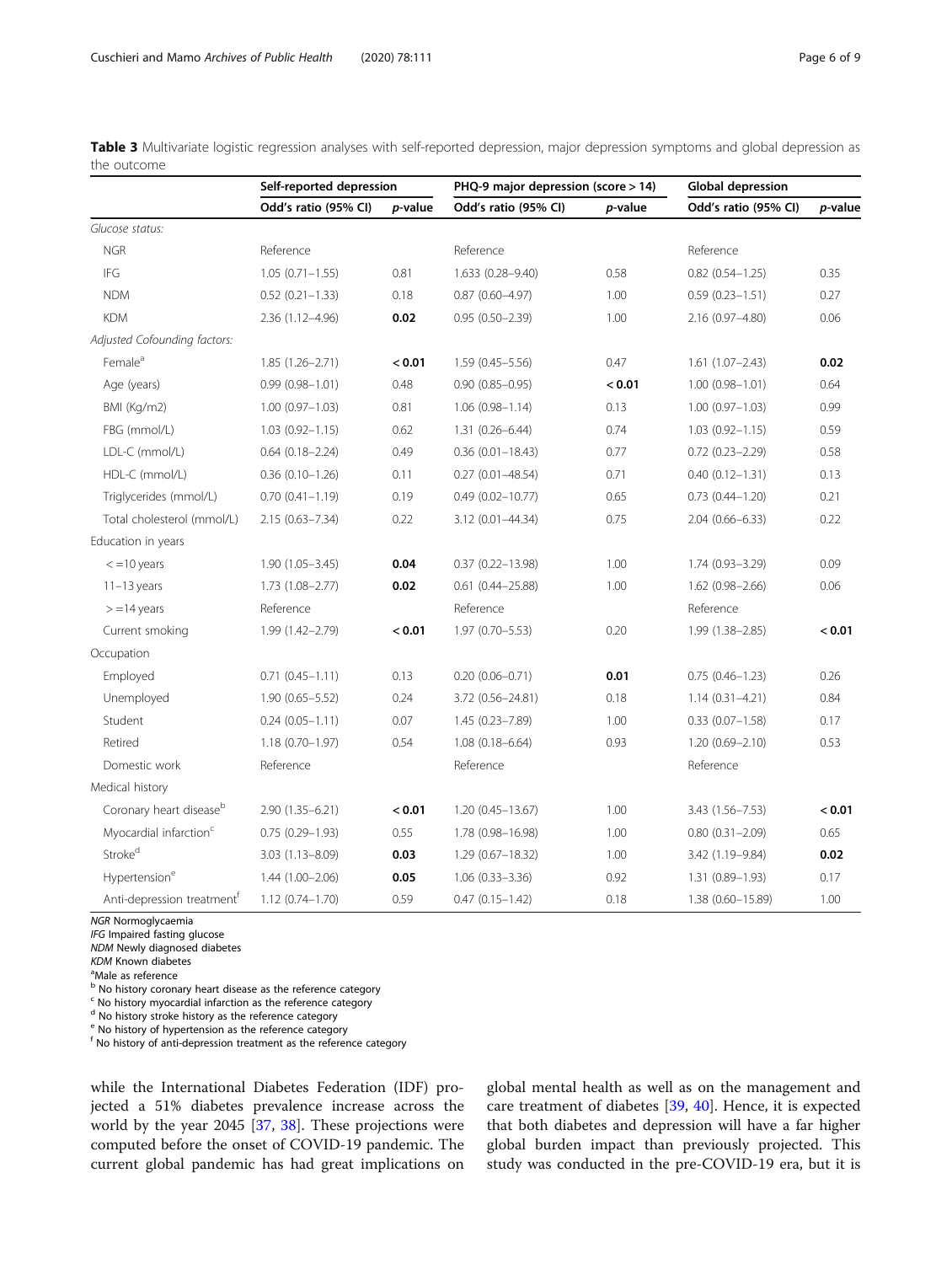health authorities as well as by other Mediterranean

countries. The established depression point prevalence in this study population was higher than the average pooled point prevalence across both European and African continents [\[41\]](#page-8-0). In fact, the 2017 Global Burden of Diseases (GBD) study reported that depressive disorders attributed to 6.1% of Malta's health disability in terms of disability adjusted life years (DALYs), while diabetes attributed to 30.2% of DALYs [[42](#page-8-0)]. Hence, it stands to reason that the previously known diabetes subpopulation had the highest depression prevalence among all glycaemic categories, as it was previously reported by other studies [[8,](#page-7-0) [43,](#page-8-0) [44\]](#page-8-0). A link was also established in this study between known diabetes and self-reported depression. This further confirms the already established link between both diseases [\[8,](#page-7-0) [43,](#page-8-0) [44\]](#page-8-0). Diabetes has already been established to be an attributor for the development of cardiovascular diseases [\[45\]](#page-8-0). This study further supports these relationships as a positive associations between depression and cardiovascular diseases were observed. Of interest known diabetes was only associated with self-reported depression and not with the presence of depressive symptoms, which coincides with the findings of a Finnish Study conducted in 2007 [\[10](#page-7-0)]. A probable explanation is that diagnosed diabetic individuals tend to be already engaged in a healthy lifestyle management plan including weight management as well as having a prescription for both anti-diabetic and antidyslipidaemic medication [[30,](#page-8-0) [46\]](#page-8-0). These management plans may create stress and anxiety for the individual, resulting in depression [[47\]](#page-8-0). Furthermore, it was reported that those with multi-factorial treatment plans showed higher distress levels than for those with less intensive treatments [[48\]](#page-8-0). Due to the diabetic management intervention plans, these diabetic individuals are expected to have better controlled blood glucose, better lipid profile levels and more normalized body mass indices. In fact, the previously diagnosed diabetics in this study exhibit a controlled lipid profile but poor glucose and body mass control. Conversely, individuals with diabetes who reported depressive features had a poor glycaemic control and are therefore susceptible to developing other comorbidities [\[44,](#page-8-0) [49](#page-8-0)]. This poor glycaemic control could be related to the effect of depression on the individual's diabetes self-care including maintaining a healthy diet, undertaking physical activity and the adherence to medication [[50,](#page-8-0) [51\]](#page-8-0).

Interestingly this study identified that being on antidepression treatment was not linked with depression or depression symptoms, which contradicts the literature [[10\]](#page-7-0). Although it is recommended that further research is conducted, this finding could be the result of optimal treatment resulting in a regression relationship between the disease and its symptoms. Another potential reason could be that although the PHQ-9 is an internationally validated tool [\[27](#page-8-0)], it has never been validated within the Maltese population. This might have led to pitfalls in its screening ability for depression symptoms within this population. Another interesting finding was the positive link between young adult age and depression symptoms, which goes against previously reported late-life and depression links [\[52\]](#page-8-0). However, this study's link was only significant with depression symptoms which could be explained by the fact that young adults are typically faced by peer and media pressures which put stress on their self-esteem and confidence leading to potential depressive symptoms [[53](#page-8-0)]. As one gets older, these pressures may no longer play a significant psychological impact as before. Also, there is a higher tendency for an affected person (in the older age group) to seek medical aid and starts following a psychological or medical therapy [\[54\]](#page-8-0).

On a population level, this study observed the highest depression prevalence rate within the normoglycaemic population that makes up the majority of the total population. This finding is of public health concern, since although depression is linked with diabetes, a large proportion of the population without dysglycaemia was actually observed to have mental health issues. Low socioeconomic status, psychological stress and behavioural characteristics might be contributing to this finding, although further research is recommended. However, these findings put forward the recommendation that assessment for depressive symptoms might be considered as part of routine check-ups at primary health level, irrespective of the individual's glycaemic status, with special attention to young adults. Clinical tools are available that can be easily implemented by physicians as part of their routine work-up [\[14,](#page-8-0) [31,](#page-8-0) [32\]](#page-8-0). It is recommended that a survey involving few general practitioners' practices is conducting to reproduce this study's findings within the Maltese population.

Increased advocacy regarding mental health should empower individuals across all ages to seek medical and psychological help if the need arises. In fact, recently "A mental health strategy 2020- 2030" has been implemented in Malta in order to reduce the burden and impact of such disease on the population [\[55](#page-8-0)].

# Strengths and limitations

This is the first study conducted at a population level within Malta, targeting depression and dysglycaemia. The study protocol was based on the European Health Examination protocol and hence comparative analyses could be performed.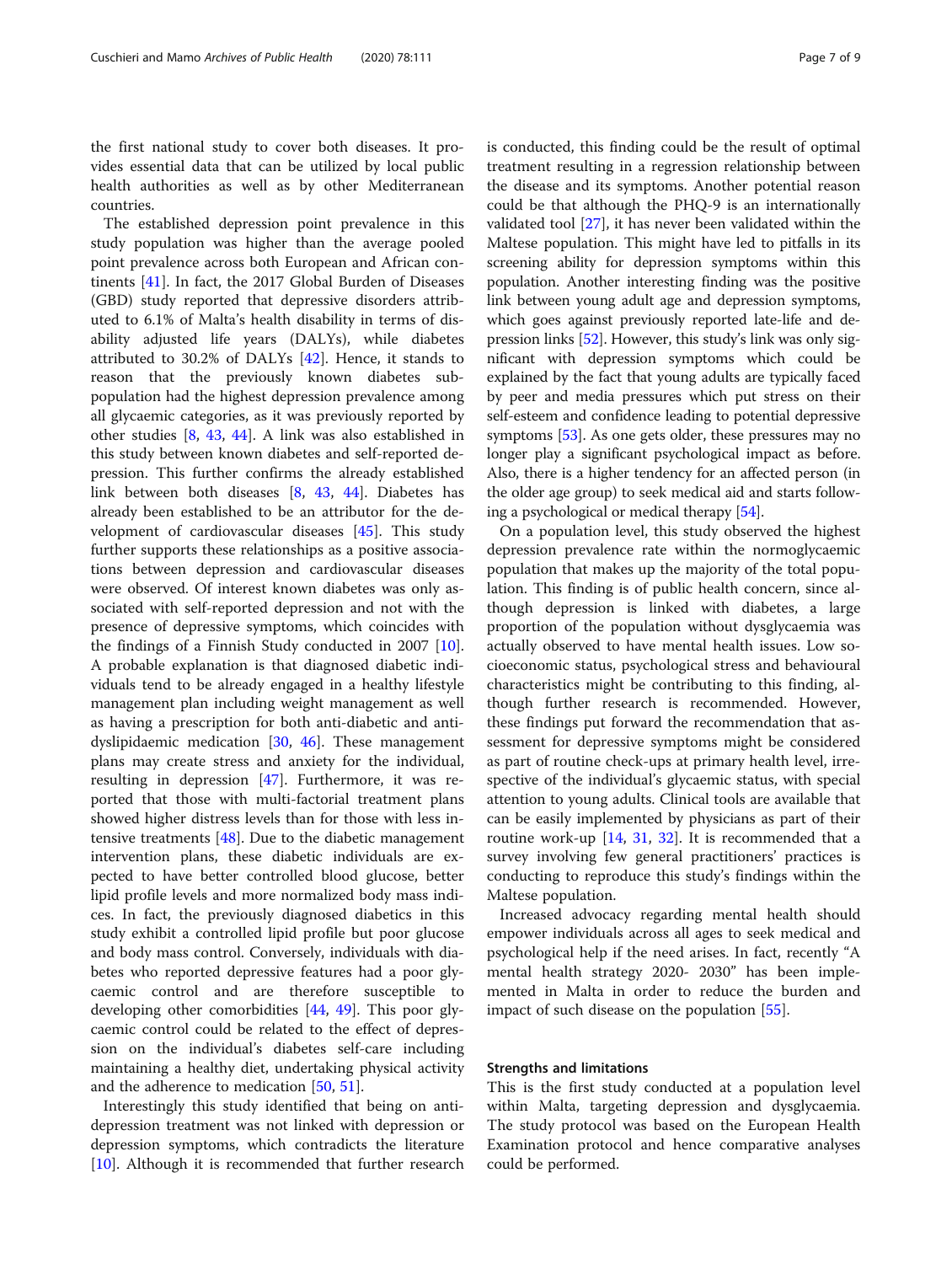<span id="page-7-0"></span>A number of limitations were present. A response rate of 47.15% was obtained which was in keeping with a previous pilot Maltese health examination survey and other health examination surveys across Europe [\[56](#page-8-0), [57](#page-8-0)]. In recent years it has been noted that a steep decline in participation rates is occurring due to the increase in the amount of available epidemiological surveys and invasive procedures [[58\]](#page-8-0). Hence, the respondent data has been weighted to reflect the origin sample population thereby preserving representation.

The depression data was self-reported, so that human recall error and bias may have been present. Depression symptoms were determined using the PHQ-9 tool, which is a self-reported tool that may miss less severe cases of depression [\[33](#page-8-0)]. For the purposes of this study, only major depressive symptoms were considered. This might have had an effect on the overall findings. Additionally, this tool was never validated for the Maltese population, hence screening results may not have been optimal. This study was based on cross-sectional data and subject to information bias. The establishment of chronological links between cause and effects is not possible. The glycaemic status was based on one single fasting plasma glucose reading and medical history. Only those with IFG were offered an OGTT. Since an OGTT was not offered as the baseline test to everyone, a proportion of dysglycaemic individuals might have been missed and therefore this acts as a limitation.

# Conclusion

The study confirms the strong link between diabetes and depression in a high risk dysglycaemic population. However, of public health importance is the high depression occurrence within the normoglycaemic sub-population which make up the majority of the total Maltese population. In order to reduce the impact of mental health on the population, physicians should consider implementing depression screening clinical tools as part of their routine health check-ups, irrespective of the glycaemic status of their patients.

# Abbreviations

BMI: Body mass index; CI: Confidence interval; DALYs: Disability adjusted life years; FPG: Fasting plasma glucose; IDF: International Diabetes Federation; IFG: Impaired fasting glucose; IGT: Impaired glucose tolerance; IQR: Interquartile range; GBD: Global Burden of Disease; KDM: Known diabetes mellitus; NDM: Newly diagnosed diabetes mellitus; NGR: Normoglycaemia; OGTT: Oral glucose tolerance test; OR: Odds ratio; PHQ-9: Patient health questionnaire; WHO: World Health Organization

#### Acknowledgements

The authors are extremely grateful for the strong support forthcoming from the University of Malta (through the Medical School and Research Innovative Development Trust department) and from the Alfred Mizzi Foundation as major sponsors, as well as that of a host of others, including Atlas Health Insurance (Malta). The in-kind support and encouragement of the Parliamentary Secretariat for Health of the Government of Malta is also gratefully acknowledged.

#### Authors' contributions

SC analyzed and interpreted the patient data. JM reviewed and proved the final manuscript. The authors read and approved the final manuscript.

#### Funding

Funding was obtained from the University of Malta, Alfred Mizzi Foundation and Atlas Insurance (Malta). Funding had no role in the design of the study, analysis, and interpretation of data and in writing the manuscript.

#### Availability of data and materials

All data generated or analysed during this study are included in this published article.

#### Ethics approval and consent to participate

Ethics approval was granted by the University of Malta Research Ethics Committee (UREC). All participants gave their written informed consent.

#### Consent for publication

Not applicable.

## Competing interests

The authors declare that they have no competing interests.

#### Author details

<sup>1</sup>Department of Anatomy, Faculty of Medicine and Surgery, University of Malta, Msida, MSD 2080, Malta. <sup>2</sup> Department of Public Health, Faculty of Medicine and Surgery, University of Malta, Msida, Malta.

#### Received: 16 December 2019 Accepted: 27 October 2020 Published online: 07 November 2020

#### References

- 1. Lépine J-P, Briley M. The increasing burden of depression. Neuropsychiatr Dis Treat. 2011;7:3–7.
- 2. Wittchen H-U, Jacobi F. Size and burden of mental disorders in Europe—a critical review and appraisal of 27 studies. Eur Neuropsychopharmacol. 2005; 15:357–76.
- 3. Freeman A, Tyrovolas S, Koyanagi A, et al. The role of socio-economic status in depression: results from the COURAGE (aging survey in Europe). BMC Public Health. 2016;16:1098.
- 4. Ford DE, Mead LA, Chang PP, et al. Depression is a risk factor for coronary artery disease in men: the precursors study. Arch Intern Med. 1998;158: 1422–6.
- 5. Ciechanowski PS, Katon WJ, Russo JE. Depression and diabetes: impact of depressive symptoms on adherence, function, and costs. Arch Intern Med. 2000;160:3278–85.
- 6. Ohira T, Iso H, Satoh S, et al. Prospective study of depressive symptoms and risk of stroke among japanese. Stroke. 2001;32:903–8.
- 7. Salinero-Fort MA, Gómez-Campelo P, San Andrés-Rebollo FJ, et al. Prevalence of depression in patients with type 2 diabetes mellitus in Spain (the DIADEMA Study) : results from the MADIABETES cohort. BMJ Open. 2018;8:e020768.
- 8. Anderson RJ, Freedland KE, Clouse RE, et al. The prevalence of comorbid depression in adults with diabetes: a meta-analysis. Diabetes Care. 2001;24: 1069–78.
- 9. Fisher L, Skaff MM, Mullan JT, et al. Clinical depression versus distress among patients with type 2 diabetes: not just a question of semantics. Diabetes Care. 2007;30:542–8.
- 10. Mantyselka P, Korniloff K, Saaristo T, et al. Association of Depressive Symptoms with Impaired Glucose Regulation, screen-detected, and previously known type 2 diabetes: findings from the Finnish D2D survey. Diabetes Care. 2011;34:71–6.
- 11. Nouwen A, Nefs G, Caramlau I, et al. Prevalence of depression in individuals with impaired glucose metabolism or undiagnosed diabetes: a systematic review and meta-analysis of the European depression in diabetes (EDID) research consortium. Diabetes Care. 2011;34:752–62.
- 12. Ortega-Azorín C, Sorlí JV, Asensio EM, et al. Associations of the FTO rs9939609 and the MC4R rs17782313 polymorphisms with type 2 diabetes are modulated by diet, being higher when adherence to the Mediterranean diet pattern is low. Cardiovasc Diabetol. 2012;11:137.